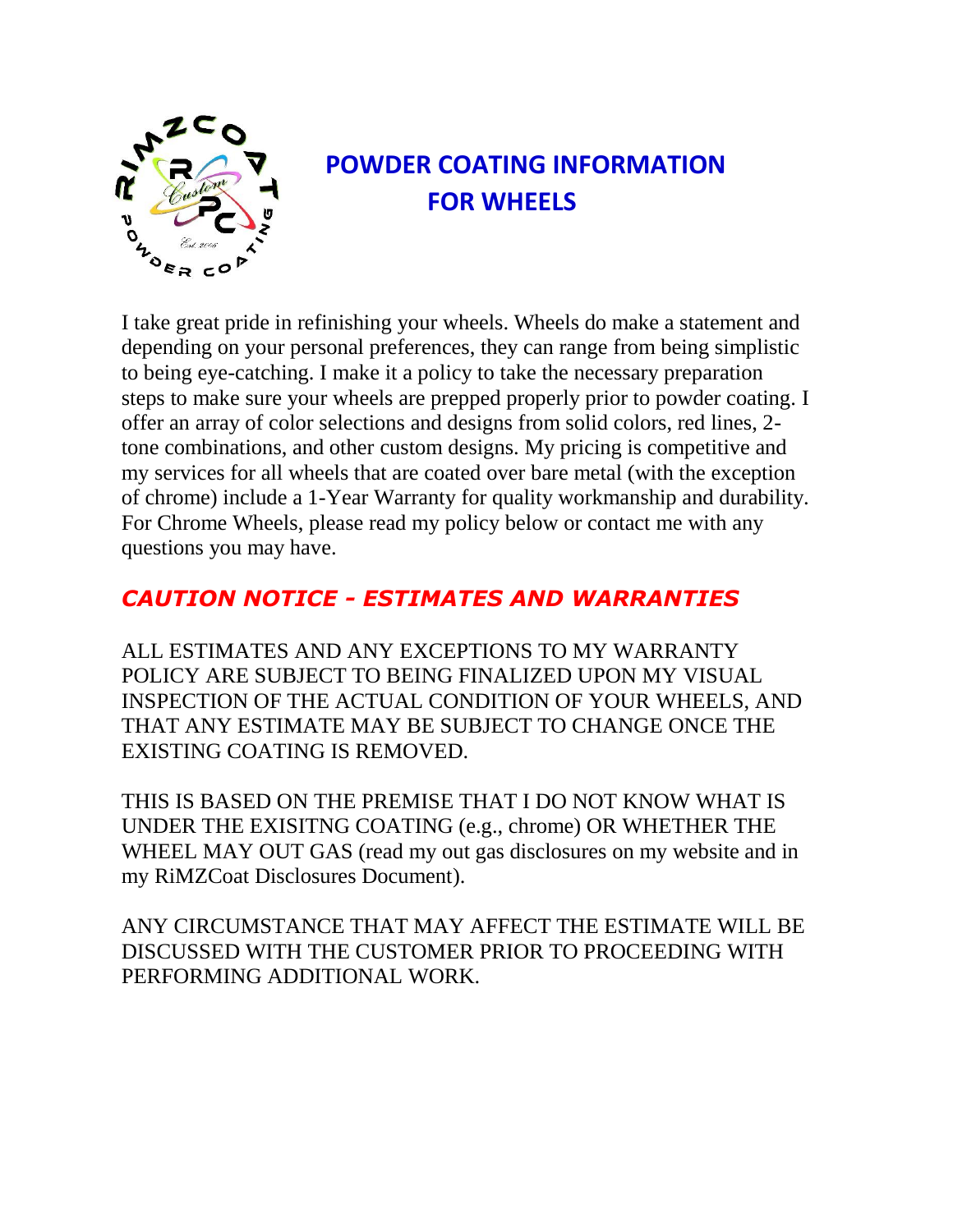**OUALITY - DEPENDABILITY - DURABILITY - AFFORDABILITY - WARRANTIED - PROMOTIONS** 



#### **Wheel Price Lists:**

Due to the varying nature of refinishing wheels to include type of wheel, wheel size, current wheel finish and condition, and type of powder coating finish selected (matte, base color with clear coat, 2-Stage, 2-Stage with Clear Coat), I am unable to publish a price list, but have provided some pricing for different refinishing services on my website for reference purposes only. Wheel pricing will be finalized within my written estimate and upon inspection of your wheels at time of delivery for refinishing.

Each estimate for refinishing wheels is prepared based on the specific customer requirements and services required to properly refinish and warranty your wheels. Upon completion of your review of the initial estimate, estimates will be finalized upon visual inspection of the wheels so I may more appropriately ascertain all work required and provide you the best pricing possible.

Please note that the estimate and warranty terms may be subject to change once the existing wheel finish is removed (refer to Caution Notice above).

#### CHROME WHEELS

## *Problems, Solutions and My Policy for Powder Coating*

People love the look  $\&$  shine or of traditional chrome plated wheels. While this is all and good, most chrome plated wheels are a migraine headache head ache just waiting to happen. The traditional chroming process produces a nice looking new wheel. Very shiny, very pretty!

However, in reality, you will have nothing but problems in the future with traditional chrome. The chroming process actually begins to deteriorate the aluminum of the wheel as soon as it begins, and consequently weakens the structure of the wheel itself. This process is also extremely hazardous, and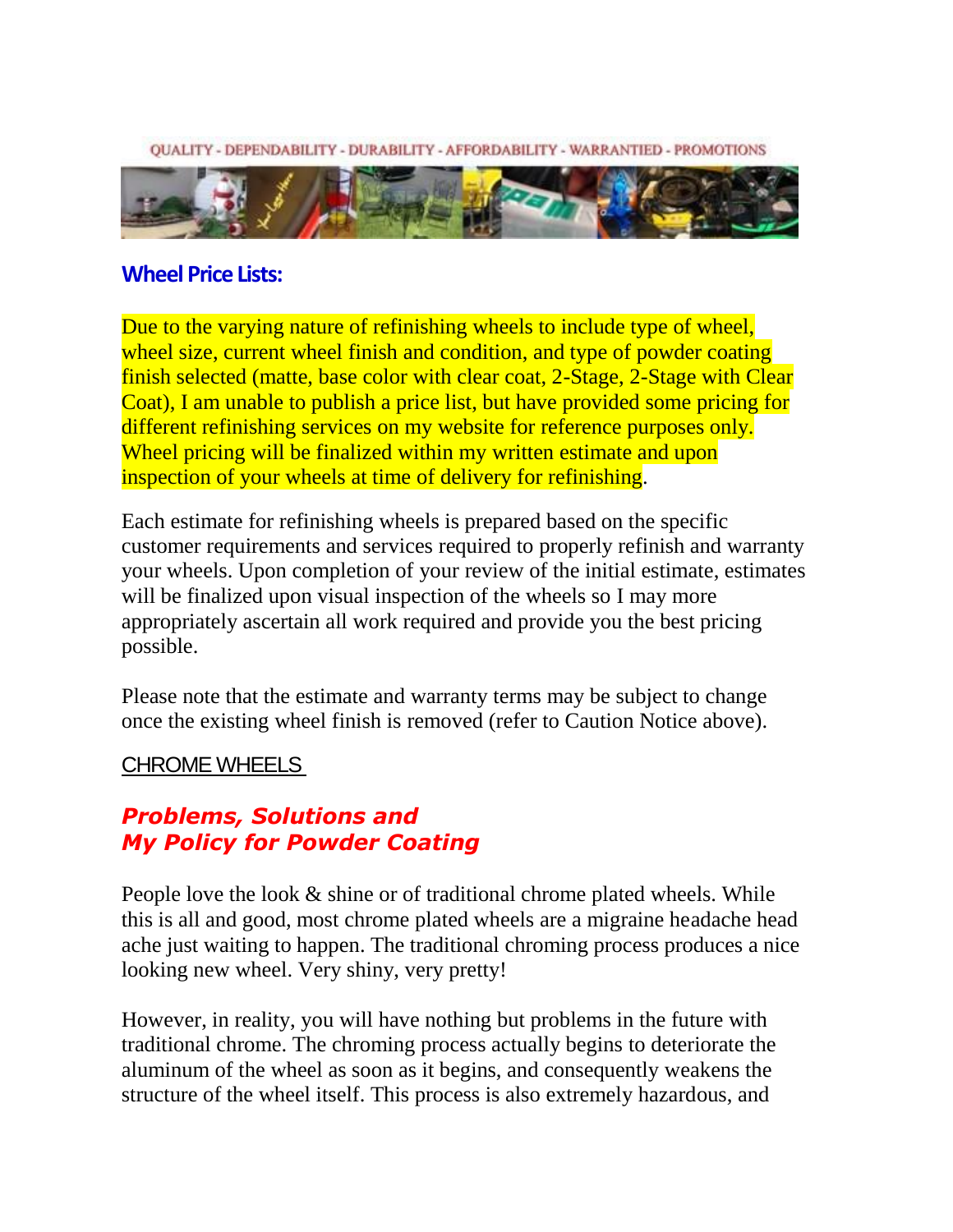produces many toxic byproducts.

## **Q: Ever have a chrome plated wheel that leaks, and you don't know why?**

A: Over time (and not so much time) the chrome will start to pit, peel and corrode. This is caused by just the basic elements in nature. You know, road salt, brake dust, curbs, etc. Once the chrome plating is compromised (ie. cracked, gouged, curbed, etc.), the aluminum below it (the actual wheel itself) begins to oxidize (this is caused by exposure to oxygen and moisture) and corrode. Once the corrosion starts, and it will, it is only a matter of time before the wheel/tire starts to leak, and the general appearance of the wheel degrades. The chrome will start to pit, crack and peel. There is NO WAY TO AVOID THIS once it begins. This is just a common (and not advertised) side effect of the process. There are different qualities of chroming out there, but in this situation, you don't always get what you pay for.

Many of the domestic OE Manufacturers (ie. GM, Chrysler, Ford) offer chrome plated wheels as a factory option for most of their vehicles. Whereas, the majority of the Highline Import brands (ie. BMW, Jaguar, Porsche, Mercedes) do not offer this as an option from the factory. In fact, Hexavalent / Trivalent Chromium (typical tradition chrome) production is not even permitted in Europe due to the toxicity and environmental impacts. Most of the world's chrome plating of automobile wheels is being done in China.

Possible alternatives are:

(1) Fully Painted, or Machined Style wheels (reconditioned or new). The Best and most economical option. Despite not being as shiny a chrome, the finish of a painted wheel will last much longer, is easier to repair if they become damaged, and offers flexibility for the finish of the final product. Likewise, these processes can be combined to produce some truly stunning results.

(2) PermaStar\*Chrome. If you must have that chrome look, this is the option that it most like traditional chrome. PermaStar\*Chrome is environmentally friendly, and will not pit or peel like its traditional counterpart. In addition, this process can be tinted or dyed to varying degrees to supply a more broad spectrum of consumer demands. \*\*This process cannot be done to an already chrome plated wheel.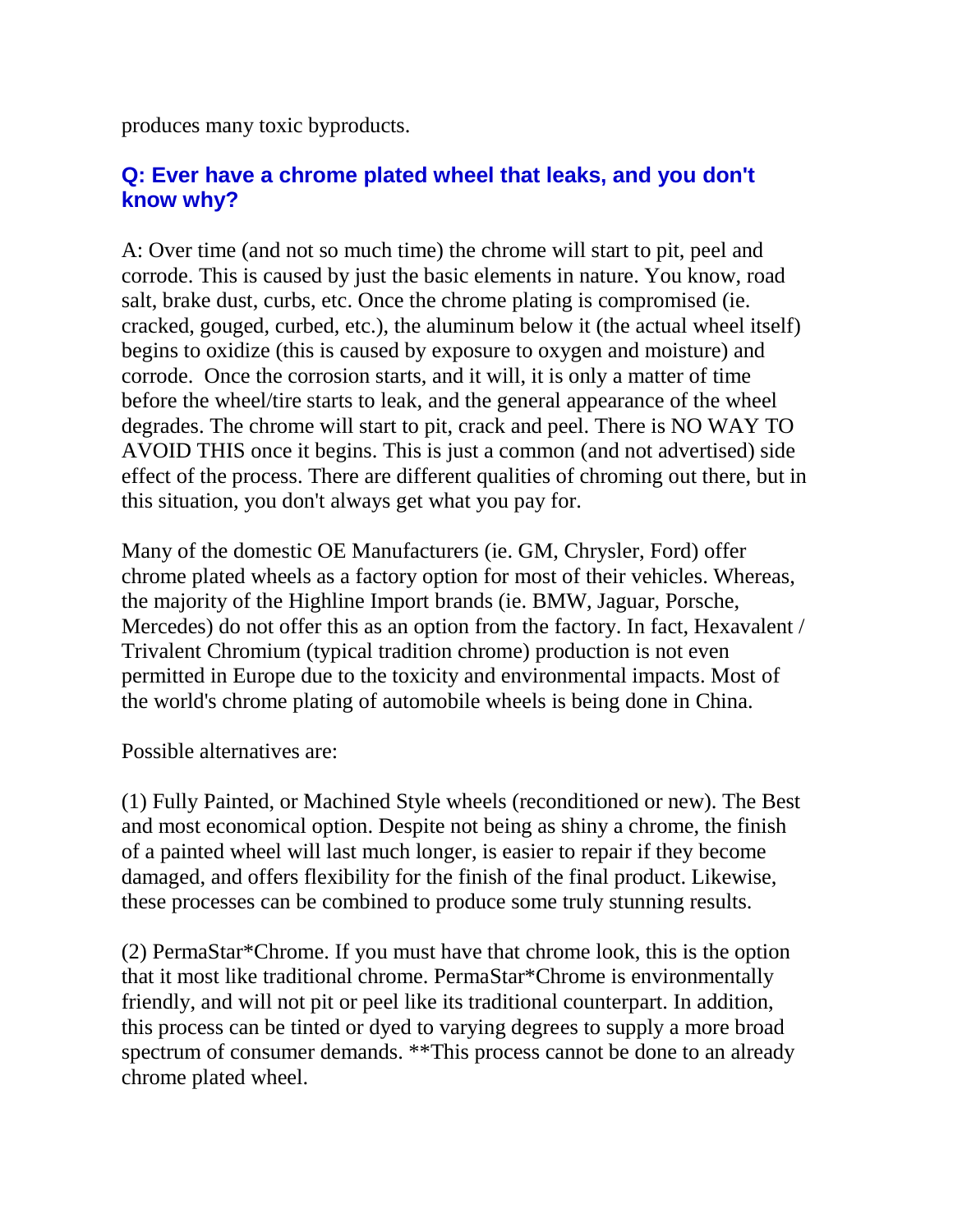(3) Re-Plating of a Chrome wheel is more costly and less effective that the two previous options. It can be rather expensive, and time consuming. It is usually cheaper to replace the wheels.

(4) Steel wheels are the least expensive and least attractive option. Most steel wheels have hubcaps, or are painted a very bland shade of silver or black.

(5) Brand New replacement wheels (OEM or aftermarket) offer the greatest variety of options and prices.

## **Q: Can chrome/polished wheels be powder coated and what is your policy on powder coating chrome?**

A: Chrome Wheels can be powder coated right over the chrome. However, the chrome must be in excellent condition with no chipping, peeling, cracking, pitting or crazing. If your chrome wheels ARE NOT in perfect condition and show any of the "wear" signs mentioned above, it is strongly advised that you have the chrome wheels stripped first. The only effective way to strip chrome wheels is with sulfuric acid. I do not strip chrome wheels. If your chrome wheels exhibit the "wear" signs as mentioned and you would still like to have them powder coated without having them properly stripped, I provide no guarantee or warranty, express or implied, for the longevity or appearance of any powder coating. Depending on the severity of the "wear" conditions, they may be media blasted prior to coating, but again, I DO NOT guarantee or warranty the longevity or appearance of any powder coating. Additionally, chrome wheels that are in perfect condition and powder coated are NOT covered by my 1-Year Limited Warranty. The reason I do not warranty chrome wheels in good condition is because I have no reasonable way of knowing how Ill the chrome wheels Ire coated, and should they begin to show "wear" signs with age, it will affect the powder coating, thereby giving the appearance of defective powder coating workmanship. The integrity of powder coating will only be as good as the condition of the surface being coated with no hidden barriers such as chrome.

#### **Q: What does a chrome wheel look like after it oxidizes and lifts the chrome?**

A: The chroming process includes a copper finish over the bare metal over by a nickel chrome finish. Below are photos of a \$1,000 3-piece wheel that was affected by corrosion. In these photos, you will notice the corrosion, rough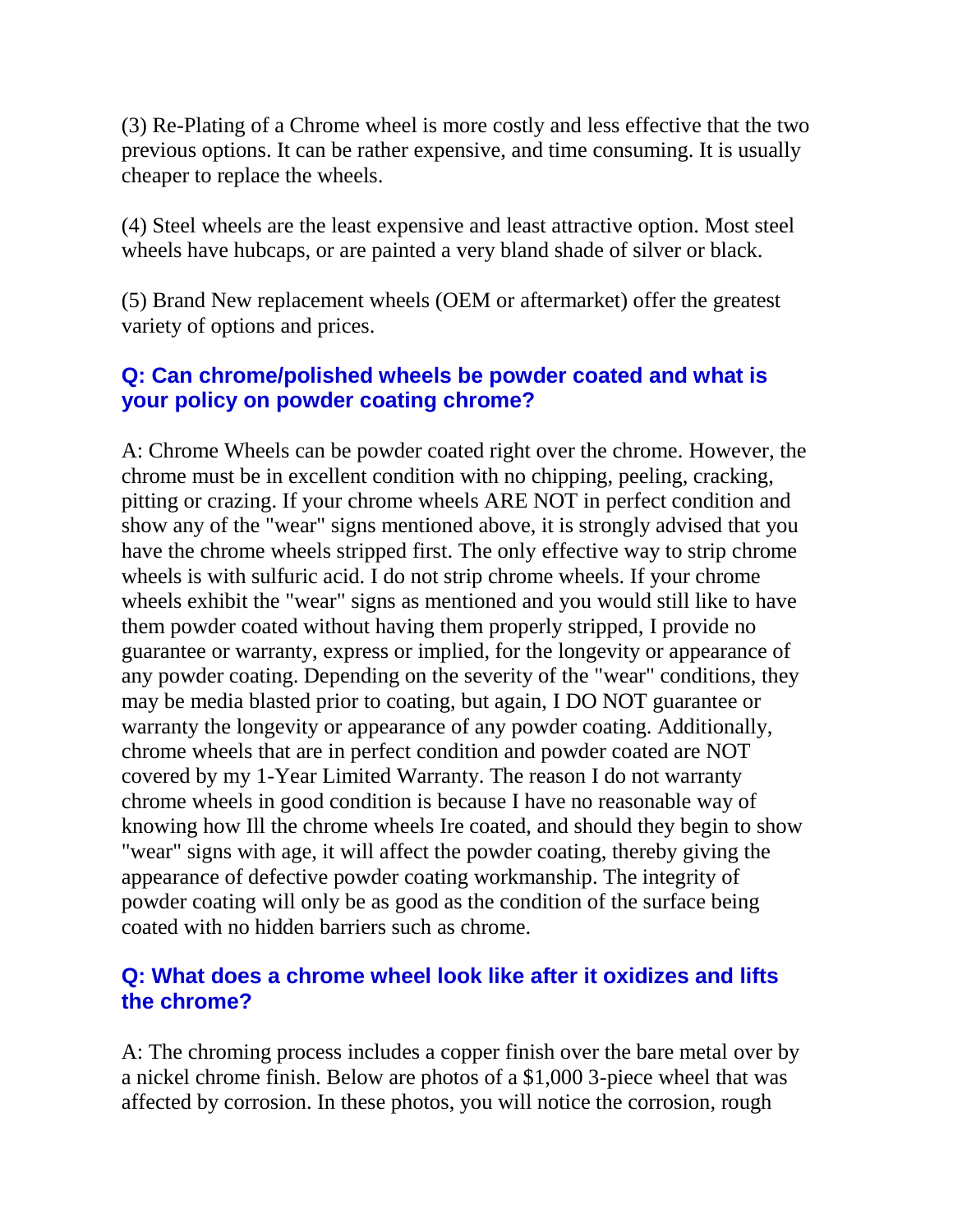edges where the corrosion lifted the chrome finish, copper and nickel finish, and the appearance of the chroming process after being media blast with aluminum oxide.



## **Q: What happens if you powder coat over the affected corroded area of the wheel?**

A: In all likelihood, the metal will outgas where there is corrosion and pitting in the metal wheel (bare metal area). Below is a photo of the area that outgassed. Outgassing occurs when the metal releases gases from being heated at a powder curing temperature that exceeds 350 degrees.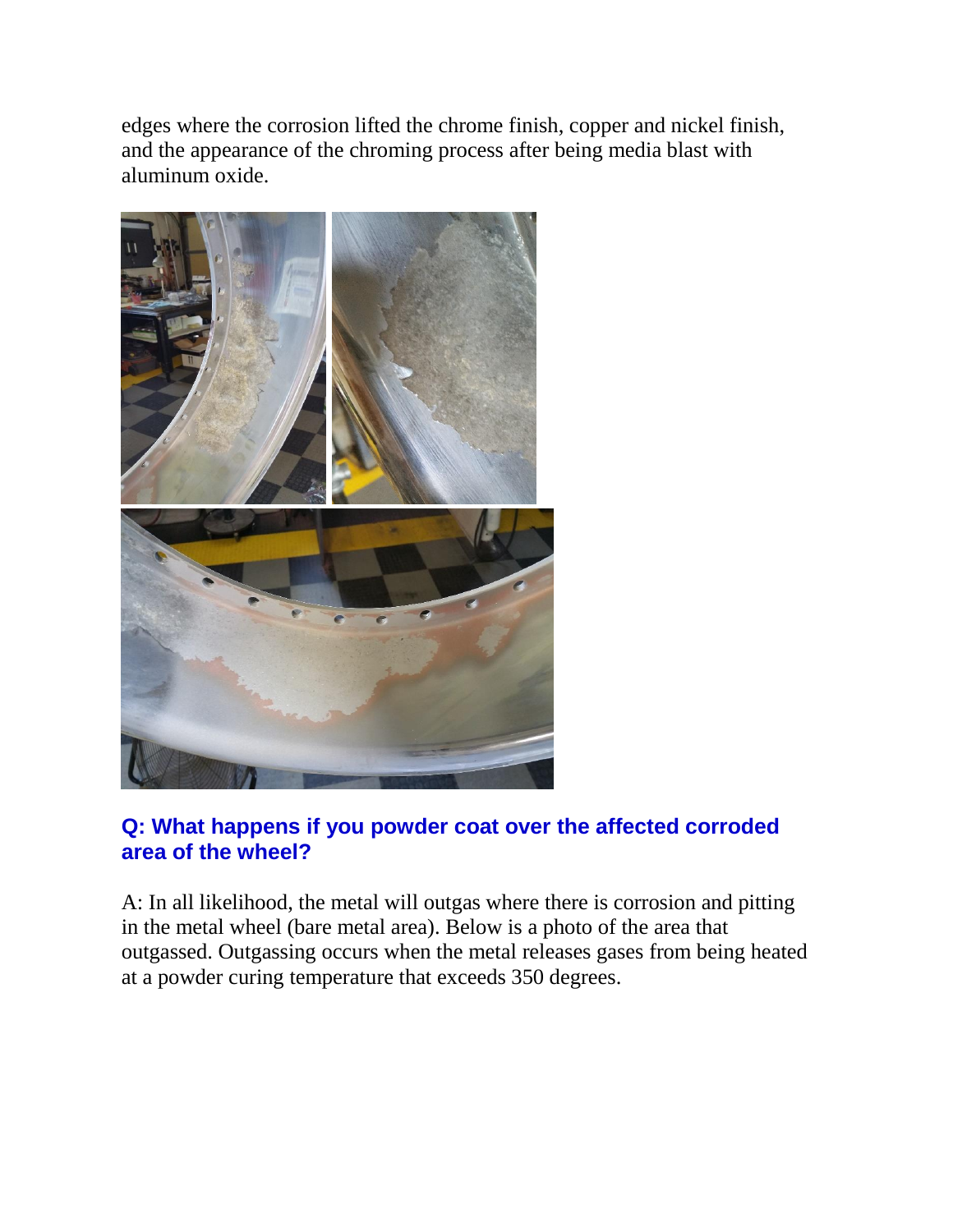

### **Q: How can chrome be stripped and do you know anyone who does strip chrome?**

A: Chrome can be stripped but only with sulfuric acid, which I do not do. I can provide a recommendation for a company in the Mechanicsburg, PA area who does excellent chroming work. Feel free to contact me for further information.

#### **Want to Save Money?**

I always strive to help my customers save money and unnecessary expenses. So in preparation for having your wheels refinished, I recommend they be degreased and cleaned with valve stems, and all wheel weights and tape removed prior to delivery.

Wheels must be delivered unmounted. I do dismount, mount or balance tires and wheels. If you are unable to have this done at time of delivery, contact me and I can assist you in making arrangements to have them unmounted, and remounted and balanced once powder coated.

#### **One- Year Limited Lifetime Warranty**

ALL RiMZCoat workmanship is accompanied by a Limited Lifetime Warranty for One-Year from date of delivery. My Warranty GUARANTEES the quality of your refinished items against defective workmanship operated under normal conditions. The warranty does not, however, cover damage caused by faulty installation, damage to parts due to abuse, missee, accident, improper maintenance, mishandling, or any natural acts of God.